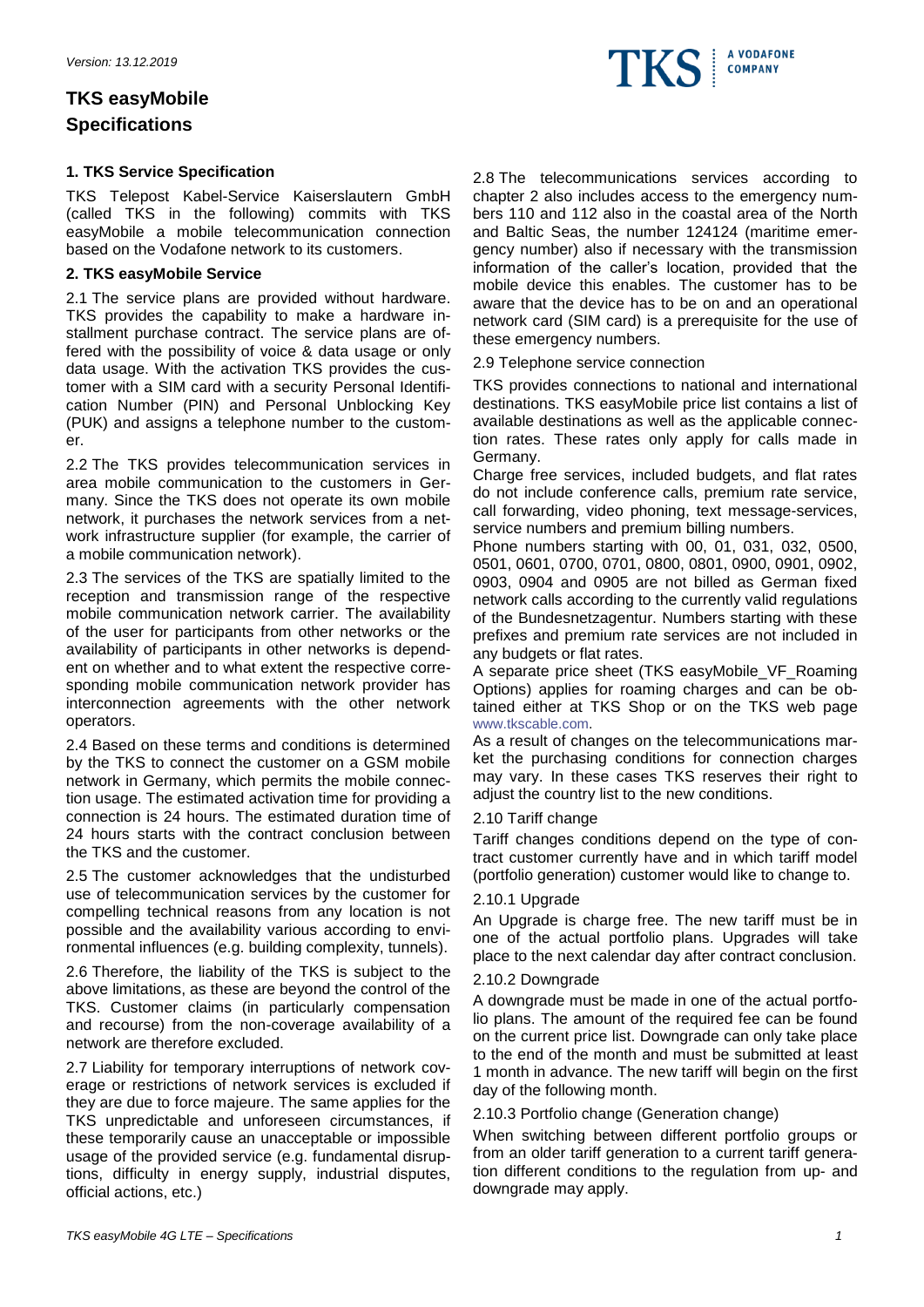## 2.11 Network service features

## 2.11.1 Phone Number Transmission

The phone number of the access is transmitted for all outgoing calls unless this feature is deactivated over the mobile hardware device.

## 2.11.2 Caller ID

The phone number of incoming phone calls is transmitted and shown on the customer's display unless call number transmission is suppressed.

## 2.11.3 Voicemail Box

Voicemail Box (virtual answering machine) is provided to the customer with the activation of TKS easyMobile service and is charged according to the current service plan.

## 2.11.4 Call Forwarding

The TKS easyMobile network forwards automatically incoming calls without interruption of an operator directly to the voicemail box (if this function has been configured) or to mobile or fixed network connection national and international that has been setup from the customer. Charges for call forwarding can be retrieved on the actual price list.

## 2.11.5 Call Waiting

During an existing voice call additional calls are signalled by a tone. The calling party's number may be displayed. The waiting call can be accepted additionally – alternating between lines is possible. Customers can permanently deactivate the call waiting feature over their hardware device.

## 2.11.6 Alternating between lines

Two connections may be alternately used from one telephone access, without having to intermediately disconnect a connection.

## 2.11.7 Three-party conference

In addition to an existing connection a further connection may be established and the conversations can be switched to have a three-party conference.

## 2.11.8 Text Messages

Text Messages (Short-Message-Service) enables customers with text messages compatible hardware the capability to send and receive text messages from up to 160 characters per message. Requirement for receiving a text message is that the SIM card or mobile device has enough free storage room.

## 2.11.9 MMS

MMS (Multimedia-Message-Service) enables customers with compatible hardware and a data volume up to 300 KB according to the GSM MMS the sending and receiving of standard message, picture and/or tone as a MMS message.

## 2.11.10 Emergency calls

With inserted SIM card and the availability of any commercial cell phone network are the emergency numbers 110 and 112 always available, provided that a voice call compatible telecommunication device gets used



## 2.11.11 Block of 0900 numbers

The block of 0900 numbers is a default option with TKS easyMobile and is charge free. If this feature is not desired it must be requested to be removed.

2.11.12 Block of 0137 numbers

The block of 0137 numbers is a default option with TKS easyMobile and is charge free. If this feature is not desired it must be requested to be removed.

2.11.13 Block of 22 numbers

(Premium Voice Short dial numbers [e.g. ADAC])

The block of 22 numbers is a default option with TKS easyMobile and is charge free. If this feature is not desired it must be requested to be removed.

2.11.14 Block of 0180 numbers

The block of 0180 numbers is a default option with TKS easyMobile and is charge free. If this feature is not desired it must be requested to be removed.

2.11.15 Block of 118x numbers

The block of 118x numbers is a default option with TKS easyMobile and is charge free. If this feature is not desired it must be requested to be removed.

2.11.16 Block of mobile payment

(e.g. third-party services)

The block of mobile payment is a default option with TKS easyMobile and is charge free. This feature cannot be removed (Due to offering VAT free services).

## 2.11.17 Cost Control

In order to protect customers against very high invoices, TKS observes electronically the originated call, and data (Roaming and Third party services are not included in this monitoring) charges of every connection. When the first fixed limit has been reached, TKS will inform the customer about this status. To protect the customer against high costs the connection will be blocked for incoming and outgoing calls after the second fixed limit has been reached. It is still possible to make emergency calls. On customer request adjustments can be made to the limit by which the customer is warned and/or blocked (Certain regulations apply for customers with VAT exemptions. Refer to VAT exemption information). Within the first 3 months increasing in the limit can only be granted after a pre-payment has been made.

## **3. Mobile Number Porting**

3.1 Transfer of the customer's existing mobile phone number from another carrier to the new service provider:

3.1.1 Porting is possible for an existing mobile phone contract (old contract) with another mobile provider (exporting mobile provider) during the term and not later than to the 90th calendar day after the cancellation due to the present mobile contract from service provider authorized mobile connection. For this the customer

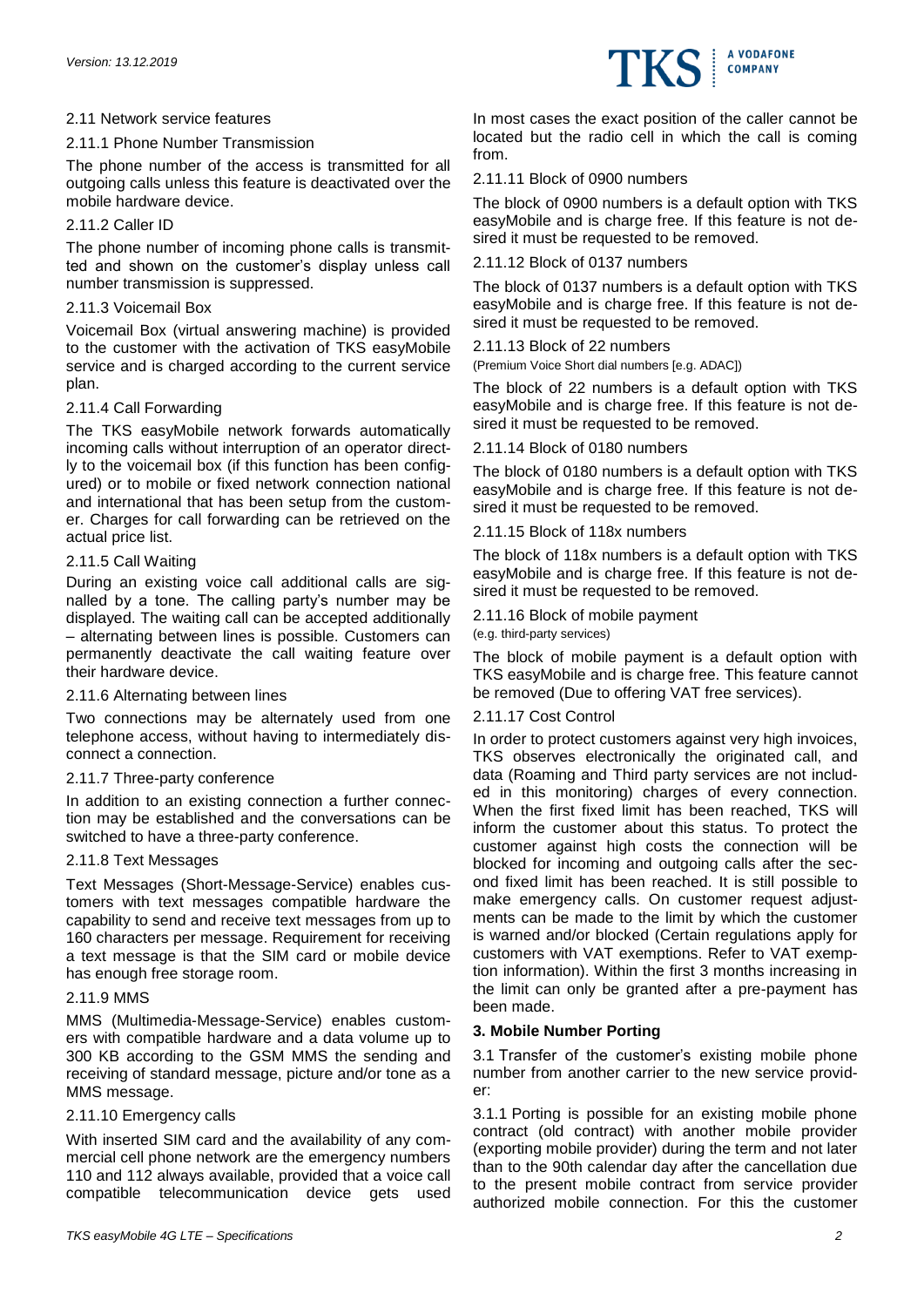

can assign the service provider, which forwards the number porting request to the exporting mobile service provider and handles with them the necessary porting steps.

3.1.2 The telephone number porting expects a completely and truthfully completed porting request. This can be found in Internet over the product page or obtained by the mobile provider.

3.1.3 Should the customer violate their obligations under the contract in regards to telephone porting, in particularly with providing wrong information in regards to the porting application, or is the porting due to some other reason that the customer is responsible for (e.g. by simultaneously assigning more than on mobile provider to port the telephone number), the service provider is entitled to claim compensation.

3.1.4 This porting request must be generally received no later than the 85 calendar days after the closure of the customer's contract from the exporting mobile provider to the service provider; otherwise the service provider cannot ensure the porting request within a maximum of 90 calendar days after the closure the contracts the exporting mobile provider.

3.1.5 The existing contract between the exporting service provider and the customer remains unaffected by the phone number porting. The customer may inquire about all arising expenses at the exporting mobile service provider (e.g. via telephone).

3.1.6 With porting an outage may occur for up to a calendar day. During this time period it is technically not possible to provide the performance that was contractually agreed to with the service provider, in particular mailbox usage, voice and data connections.

3.1.7 The customer`s requested telephone porting by the service provider can only be charge free revoked up to the specified porting date that was negotiated between the service provider and the exporting mobile provider.

3.1.8 Should the respective phone number be used again by customer request by the exporting mobile provider or by another mobile provider after this time frame, a new porting request from the exporting (e.g. new mobile provider) provider is required. For this new porting request the exporting mobile provider will charge a processing fee according to § 46 chapter 5 TKG which corresponds to the costs arising through the transfer to the mobile provider and which can be referred to on the TKS easyMobile price list. In addition for such cases of (return) porting the regulations according to paragraph 15.2 also applies.

3.2 Transfer the customer own phone number to another mobile provider

3.2.1 The exportation of a phone number to another provider (importing mobile provider) can only be done if the porting request is submitted to the service provider by the importing mobile provider no later than to the 85th calendar day after the closure of contract. If the porting request is not submitted by this deadline the phone number will be returned to the service provider.

3.2.2 If during the term of the contract with the service provider a request for a porting of the mobile phone number to a another mobile service provider by the customer takes place, the existing contract between the customer and the service provider keeps unaffected by the porting. The customer may request the further costs arising from the existing contract costs with the service provider. On request the customer receives a new mobile phone for the remaining contract term after the porting.

3.2.3 The porting request must be done at the receiving mobile service provider side, who informs the service provider about the porting request. In case of a telephone number porting of an existing contract, the service provider will inform you about the conditions of porting and seek the agreement of the customer for porting.

3.2.4 The porting process may cause downtime of up to one calendar day. During this period, it is technically not possible to use the services of existing mobile phone contract with the service provider, particularly voice telephony, voice mail and data transmission.

3.2.5 When porting the mobile phone number to another mobile service provider, the service provider will charge a handling fee according to § 46 chapters 5 of the TKG, which corresponds to the costs for the service provider resulting from the exchange and the price list, can be seen.

## **4. Rate of transmission**

TKS easyMobile 4G LTE tariffs have generally up to 500 mbps download speed and up to 100 mbps upload speed this represents the upper limit and cannot be guaranteed.

The transmission speeds in the download and in the upload are indicated for your service plan in the respective price list that was contractually agreed to. When using the data, the logged-in users share the available bandwidth (so-called shared medium) in the mobile radio cells. The actual achievable transmission speed during data usage is depending on - the local availability of the respective mobile radio technology,

- The network load of the Internet backbone,
- The occupancy / utilization of the mobile radio network by the number of users in the respective mobile radio cell,
- The distance to the antenna and the movement of the user,
- the terminal used (including its operating system and other software used),
- the transmission speed of the selected servers of the respective content provider,
- use outside or inside buildings. Within buildings, network availability and transmission speed may be limited.

In the event of imminent temporary and exceptional network congestion, bandwidth-intensive services (e.g. streaming music, video streaming, gaming, large e-mail attachments) may be limited. Downloads may take a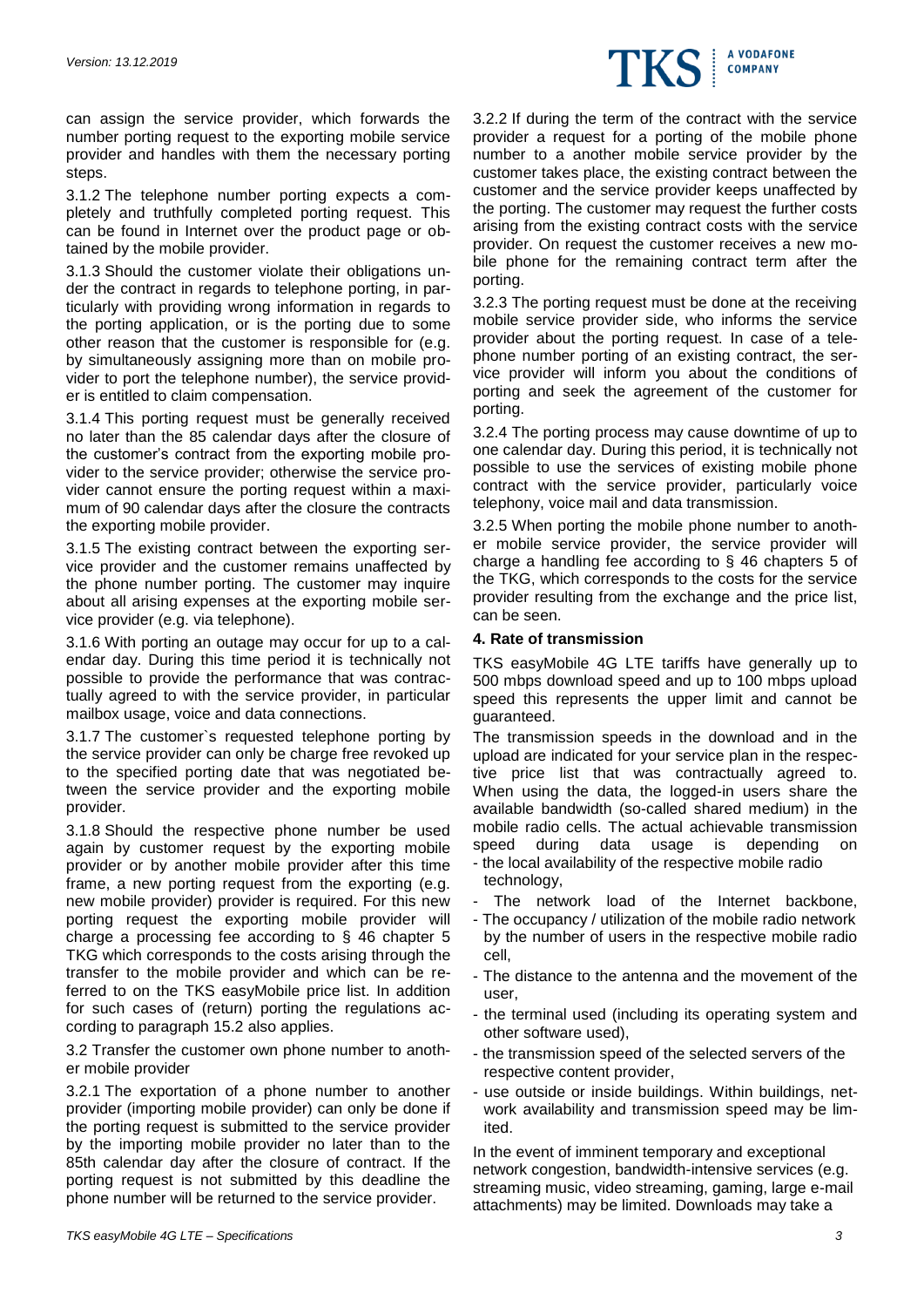

long time.

# **5. Effects of Bandwidth Restriction on Applications and Services**

If the transmission speed is reduced to 32 kbps / 64 kbps in the download after consumption of the data volume agreed in the respective contract, the Internet access is only limited usable. Services with high bandwidth requirements (e.g. music streaming, video streaming, gaming, large e-mail attachments, large downloads) are no longer usable in this case.

# **6. Signal Coverage**

6.1 The performance of the mobile data card is territorially restricted to the reception range and transmission range of the mobile networks or their power supply.

Information about the range of coverage, regarding in particularly the signal coverage at the customer's preferred locations, can be obtained from the network provider.

6.2 The TKS guaranteed also with fundamentally existing network coverage no ensures for signal coverage within closed rooms or in specific locations, as these may be affected by the structural conditions.

6.3 The TKS reserves the right to limit its services at times if this is necessary because of capacity limits respectively to request a limitation over a mobile network provider. Temporary disturbances, restrictions or interruptions of services can also be found in by an emergency or disaster, caused by atmospheric conditions and geographic circumstances as well as interference of technical funk, loss of power, or technical changes to the system because of miscellaneous measures (e.g. maintenance work or repairs), that are necessary for the proper or improved provision of services, or for reasons of force majeure arise (including strikes and lockouts).

# **7. Wifi-Hotspot and Router Usage**

The TKS 4G LTE UNLIMITED & 4G LTE Data Int Max plan does not allow the use of the SIM card in routers or other stationary devices. Tariff and optional data services (Data flat and / or data-inclusive volume) are exclusively for the own use of the customer. Services in the form of WiFi / WiFi networks / hotspots for business / public use by third parties are prohibited. If these types of use are not expressly permitted, a separate, specific agreement with TKS / Vodafone is required. The tariffs use admissibility in the terminal of the customer as a modem / personal hotspot for their own or private use remains unaffected. Tariffs with unlimited data volume may only be used as end customer with domicile in Germany in the usual scope mobile in a smartphone. The resale is just as inadmissible as the use in routers and the transfer to third parties. The same applies to the operation of commercial services and the routing of data connections. TKS / Vodafone reserve the right to automatically disconnect the connection after every 24 hours and to terminate the contractual relationship extraordinarily in case of unusual consumption behavior.

# **8. Included Additional Options**

## 8.1 Rollover Data for 4G Voice Tariffs

Rollover Data keeps the unused data volume from the current billing cycle until the end of the following billing cycle. The included monthly tariff data volume will always be used before the rollover data goes into effect. The Rollover Data may also be used within EU countries.

## 8.2 Vodafone Hotspot Usage

With your easyMobile service you'll have access to Vodafone's nation-wide network of over 1.5 million highspeed hotspots located outdoors in public spaces, and indoors in restaurants, hotels, and other businesses.

To locate the hotspots near you go to the hotspot finder web page or use the Vodafone Hotspot finder app (German only).

## 8.3 WiFi Calling

(Only included in TKS easyMobile smartphone services concluded after the  $10<sup>th</sup>$  April 2017.)

WiFi Calling allows the capability to make and receive calls via WiFi and achieve better conversation quality in areas where cellular network have poor or no reception. A smartphone that supports WiFi Calling and a WiFi connection are required.

Calls made over WiFi calling are charged according to the original tariff.

International and other connections that are not included in your plan will be charged when using WiFi Calling. WiFi Calling is only available within the German WiFi network and is not available for Roaming.

Note: If the WiFi area is departed, an interruption may occur.

## 8.4 GigaPass

With the GigaPass option the use of selected apps are categorized in a pass without deducting from the plans included data volume.

One GigaPass option is charge free included in the service plan (personal choice) and up to three more passes can be added for an additional monthly fee (refer to price list).

The GigaPass options are only available with TKS 4G LTE XS- L tariffs (not available for 4G LTE UNLIMITED or Data plans).

- Chat Pass
- Social Pass
- Music Pass
- Video Pass (Not available with: 4G LTE XS or UNLIMITES tariff plan)
- 8.4.1 GigaPass Option Change

Included & Non-Included GigaPass option: can be changed to the next billing cycle  $(6<sup>th</sup>$  of the month). The request for GigaPass option change must be submitted before the last working day of a month and starts on the  $6<sup>th</sup>$  of the following month.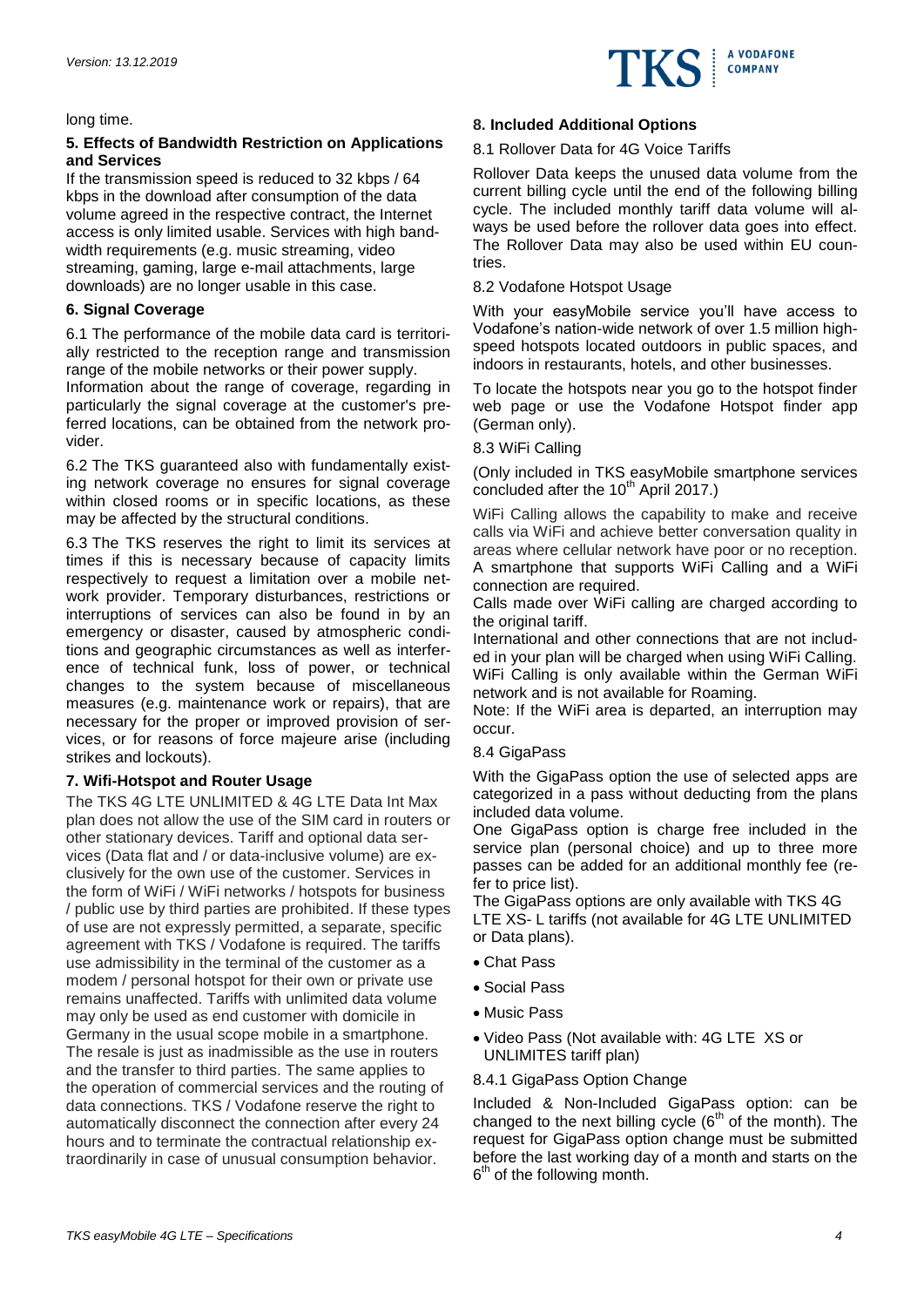# 8.4.2 GigaPass Participating App Partners

The customer is responsible for informing theirself about the availability of the currently participating app partners before contracting (a listing of the currently participating app partners can be found under: [www.tkscable.com\)](http://www.tkscable.com/).

The participating app partners listed under a dedicated pass may change. Apps can be added or dropped. The services of participating app partners are not part of the GigaPasses, and the respective partner terms of usage apply.

## 8.4.3 GigaPass Speed Limitation

If the original plans data volume has reached the speed limitation, the GigaPass options will also be limited in speed.

## 8.4.4 GigaPass Non-Included Services

Voice and video telephony, advertising and the opening of external links are not included in the GigaPasses and the usage is deducted from the plans data volume.

If a link to another app or webpage is used, the data usage will be deducted from the original plan.

When using apps via Tethering or Virtual Private Network (VPN) the usage will be deducted from the plans included data volume.

## 8.4.5 GigaPass Hotspot usage

The GigaPasses can not be shared on other devices via a personal hotspot.

## 8.4.6 GigaPass Video Contents

At the moment video contents are not compressed. However, the provider reserves the right to restrict video streaming content to SD quality (480p) in the future.

## 8.4.7 GigaPass Roaming

The GigaPasses have their own data volume budget for usage in EU-Abroad, Lichtenstein, Norway, and Island. The budget consists of 39 GB per billing cycle for all free and additional (fee-based) passes together. The customer receives the GigaPass roaming information via text by entry into an EU (also Lichtenstein, Norway, and Island) foreign country. After the customer has used 80% of the GigaPass budget they will be informed via text. After the complete budget of 39 GB has been reached the included tariff volume will be used for any further usage in EU-Abroad, Lichtenstein, Norway, and Island for the present billing time frame. After the included tariff data volume has been reached the speed will be limited to 32 kbps, if there is no SpeedFlex option booked.

## 8.4.8 GigaPass Duration/Cancellation

The GigaPass Options starts on the requested date and ends with the termination of mobile contract. The GigaPass options can not be canceled without cancelling the entire mobile contract.

## 8.5 EU Roaming

8.5.1 With the 4G LTE XS, S, M, & L the included data volume (also Data Rollover) can be used within the EU countries, Norway, Iceland, and Liechtenstein. This applies for outgoing and incoming roaming calls within the EU countries and to Germany, for Text and data usage according to the EU fair use policy.

**A VODAFONE COMPANY** 

8.5.2 With the TKS 4G LTE Data Int M & L the included data volume can be used within the EU countries, Norway, Iceland, and Liechtenstein according to the EU fair use policy.

8.5.3 TKS 4G LTE UNLIMITED & TKS 4G LTE Data Int Max: The unlimited data usage is only valid within Germany. The 4G LTE UNLIMITED has 30 GB included for EU countries and the easyTravel option. After the 30 GB are exceeded there will be a charge per MB of  $\epsilon$ 0.0045.

8.5.4 The EU fair use policy permits within the EU & to Germany up to 500 minutes and 500 Texts per day. Exceeding this limitation will be charged the regulated EU roaming rate.

8.5.5 Included roaming connections do not apply to international waters (e.g. ferry, boat trips, etc.) or service numbers.

8.5.6 The EU Roaming is only valid in TKS easyMobile / Vodafone (partner) networks. For all countries outside of the EU refer to TKS easyMobile Roaming options rate sheet.

8.5.7 The use of TKS 4G LTE tariffs without additional costs applies only for temporary trips into the EUcountries, Norway, Iceland, and Liechtenstein. According to the valid specifications of the EU-Roaming regulation TKS is entitled to charge regulated surcharges per service, after the customer has been registered during a continuous period of four months for more days in a foreign EU network than in the German Vodafone network and if the major part of the usage took place in an EU foreign country, Norway, Iceland or Liechtenstein.

The surcharges apply to the valid EU regulations. A notification will be sent via text to the customer at least two weeks before the surcharges are collected. Within these two weeks the customer has the opportunity to adjust the usage behavior according to the above criteria in order to prevent being charged the surcharges.

8.5.8 With the TKS 4G LTE Data Nat tariffs Roaming is restricted. The included budgets can only be used while in Germany. No Roaming possible.

## **9. Not Included Additional Options**

The appropriate prices and availability for these options are in the TKS easyMobile price list.

9.1 Additional TKS 4G Tariff Options

9.1.1 TKS easyConnect Mobile Global Option

## The easyConnect Mobile Global option is an additional option that can be added for €14.95 to the easyMobile contract.

The service can be used via myTKS App on one mobile device per contract with the login data provided over the registration of a myTKS account. The registration for myTKS is conducted over the TKS web portal: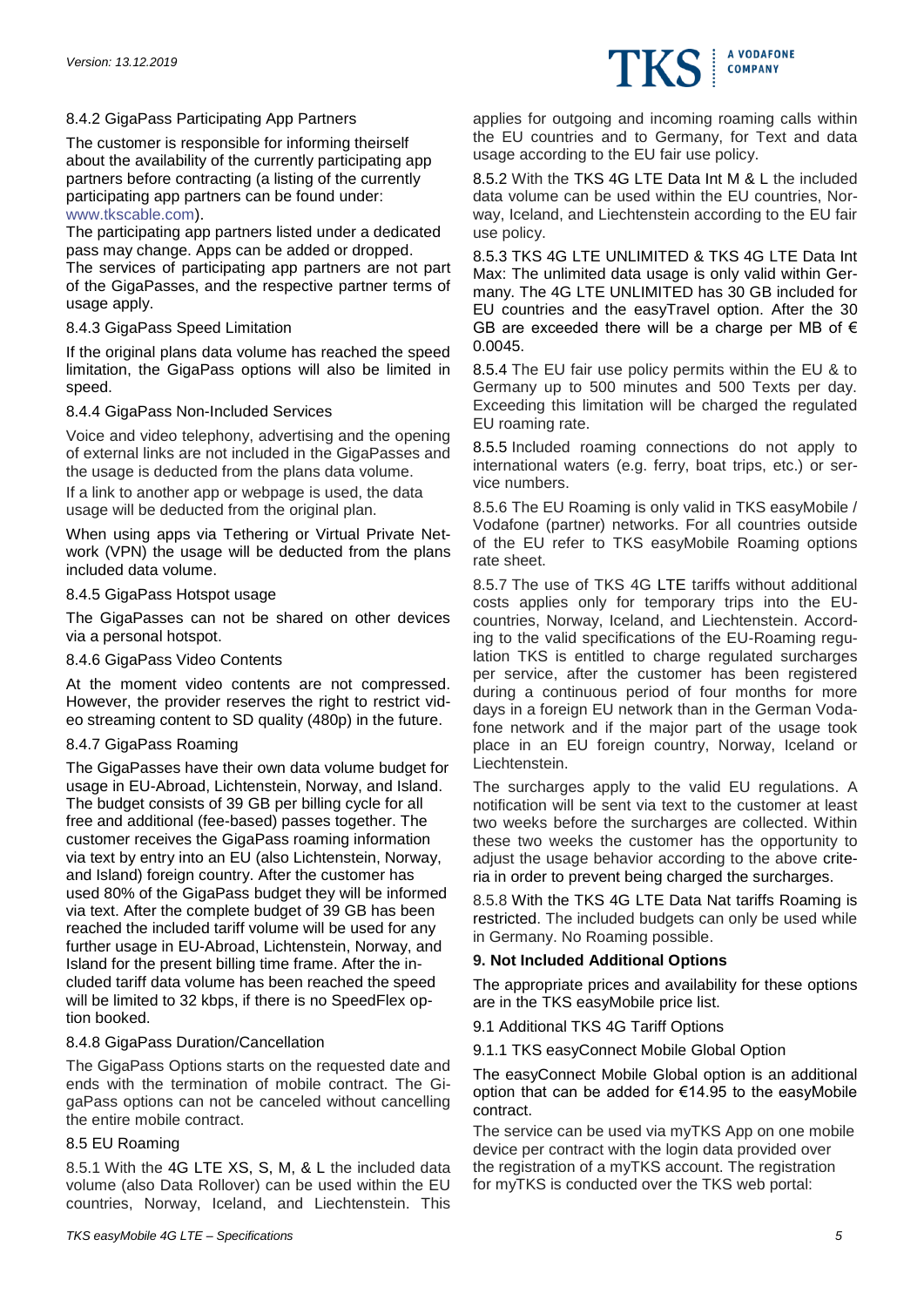tkscable.com. The username and password from the myTKS account is the login data for the myTKS App. The user will be prompted to select one of their App relevant contracts for pairing after login. An automatic pairing verification will take place after the contract selection has been made. The use of more than one mobile device per contract is not possible. Pairing of a new / different device to a contract is possible.

Customer is responsible to keep their login data secret, also not to provide it to a third party.

If the customer allows the usage of third party the customer is liable for all costs that result in usage of a third party. If the customer suspects that unauthorized third parties have gained knowledge of the login data the customer is held responsible to immediately change the login data and report the unauthorized usage to TKS. In case of theft, loss or misplacement of the login data or hardware device the customer remains obliged to pay for the usage, independent charges due to the use by a third party until the notification of the loss or misplacement has been received by the TKS. This also applies for connections that were established up to the blocking time (blocking charges apply to the customer), and if the customer negligence failed to report immediately to the TKS, the payment obligation of the customer regarding the monthly fees and minimum consumption remains unaffected.

The customer commits themselves to take over all charges which have occurred by authorized or unauthorized utilization of the service by third parties, unless the utilization is verifiable that it was beyond customer's responsibility.

The myTKS App is offered for Android (Version 5.1 or higher) and Apple iPhone (Version 10.3 or higher) devices and can be downloaded free of charge in the respective App stores

With the easyConnect Mobile Global option TKS will issue a landline number, which can be used for incoming and outgoing calls over a mobile device by using the myTKS App, provided that the customer has an activated TKS easyMobile contract.

All easyConnect Global countries (landlines and certain mobile connections), can be called free of charge according to the fair use policy. If the contract is cancelled or terminated the use of the myTKS App will be discontinued.

The myTKS App can be used over Wi-Fi or mobile data. TKS is not liable for data volume used over the mobile device by using the myTKS App without a Wi-Fi connection or for all mobile connections made without using the myTKS App. This also applies for roaming.

The fair use policy permits a maximum total talk time (incoming & outgoing calls) of 20,000 min per month over the myTKS App. After 4 hours of continuous use the connection will automatically be disconnected. Price for exceeding included fair use budget will be charged at standard Global rates (for further information refer to easyConnect price list). The myTKS App will be terminated by exceeding the fair use budget over two consequent months.

The myTKS App roaming usage is permitted. Data volume deductions may apply when the myTKS App is not used over Wi-Fi. Roaming charge for data usage may be charged if no option is booked. If a data option is booked for roaming the included option data will also be used for the myTKS App when not connected over Wi-Fi.

A VODAFONE **COMPANY** 

The customer is obligated to inform TKS when possible two weeks in advance, about any upcoming moves and to relay the new address. If the customer requests at the new location again service, TKS strives punctually to provide service at the new location presuming that all the technical requirements are given. The original landline phone number is a geographically telephone number and therefore by a move in most cases a new landline phone number must be issued.

Emergency calls can only be placed via an existing GSM connection. If the customer doesn't have any signal the call will not be possible. Emergency calls via Wi-Fi calling are not possible.

A termination request must be submitted in writing from the contract holder. Cancellations are only valid to the end of the following month. If no written cancellation is submitted the option will continue on a monthly basis with the same cancellation conditions.

## 9.1.2 easyTravel

With the easyTravel option the tariff features of the TKS 4G LTE can be used in Switzerland, Turkey, the US and Canada. easyTravel Day is preset, for further use the easyTravel week can be activated by sending a text message.

With the TKS 4G LTE UNLIMITED the data usage of easyTravel Day & Week option is according to the included EU budget from the original tariff. The included EU budget of 30 GB per billing cycle will be calculated from the use in the EU plus the usage over the easyTravel option. Exceeding 30 GB (EU & easyTravel option) will be charged at  $\epsilon$  0.0045 per MB.

easyTravel – Price per calendar day (0:00 until 23:59) according to Central European Time (CET).

## 9.1.3 Reisepaket World

For long-distance travel the Reisepaket World is available, including

- 50 minutes calltime for outgoing and incoming calls
- 50 text messages
- 100 MB datavolume

## 9.1.4 SpeedUp Options

The SpeedUp options raise the included data to the request chosen option amount.

The SpeedUp option can be added at any time and goes into effect immediately.

Not available for 4G LTE UNLIMITED or Data service plans.

The SpeedUp option starts on the requested date and ends with the termination of mobile contract. The SpeedUp option can not be canceled without cancelling the entire mobile contract.

• SpeedUp Option Upgrade: